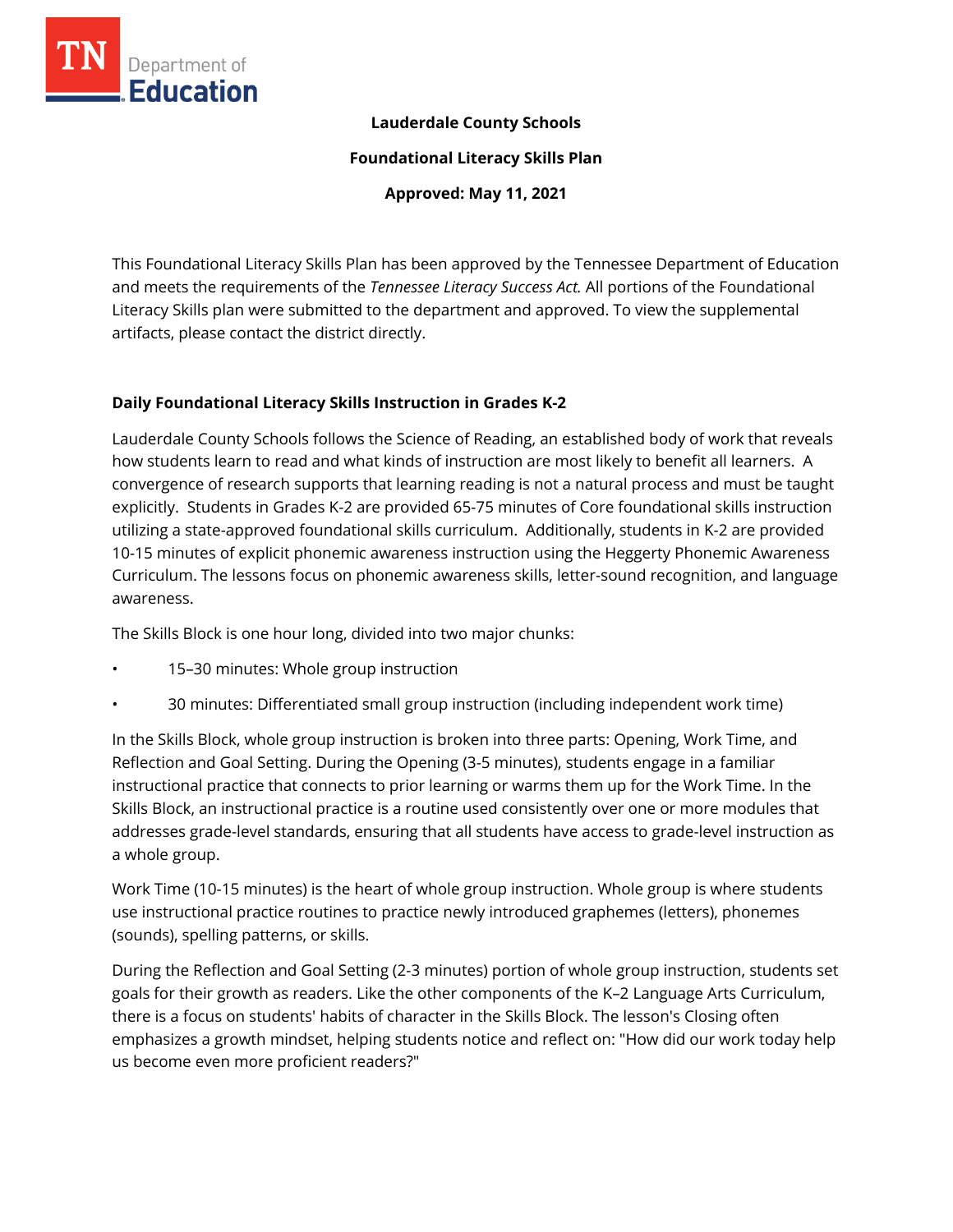Department of **Education** 

During differentiated small group instruction (12-15 minutes per group), teachers work with a group of students to teach new material, reteach, or extend based on students' needs. The teacher meets with approximately three groups per day. Students reading below grade level meet with the teacher every day. Students reading at or above grade level meet with the teacher one or two times per week.

Each day, students who are not working with the teacher engage in purposeful, independent rotations. Students engage in a combination of the following each day:

- Accountable Independent Reading
- Word Work
- Writing Practice
- Reading Fluency:

Students in grades K-2 receive 90 additional minutes of literacy instruction with a knowledgebuilding curriculum anchored in the science of reading and is aligned to the Tennessee ELA standard. All daily instruction includes components for knowledge-building (to build and improve the ability to comprehend complex texts and apply the knowledge as they listen, read, write, think and speak) for 60 minutes per day and additional foundational skills instruction for 30 minutes per day that includes fluency, grammar, morphology, and spelling embedded within the lesson

# **Daily Foundational Literacy Skills Instruction in Grades 3-5**

Students in grades 3-5 are provided 90 minutes of literacy instruction utilizing a knowledge-building curriculum that is anchored in the science of reading, aligned to Tennessee ELA standards. The curriculum materials, Wit & Wisdom ELA, are selected from those approved by the state Textbook and Instructional Materials Quality Commission. Although the daily routine is not the same each day, all daily instruction includes components for knowledge-building (to build and improve the ability to comprehend complex texts and apply the knowledge as they listen, read, write, think and speak) for 60 minutes per day and foundational skills instruction for 30 minutes per day that includes fluency, grammar, morphology, and spelling. The fluency, vocabulary, and morphology skills are not taught in isolation but are embedded within the lesson to ensure continuity, cohesion, and connection.

A core lesson sequence in grades 3-5 Wit & Wisdom includes a framework of text-specific content questioning to engage students in the module content and in the process of reading complex texts. Students engage in daily work around reading, understanding, and analyzing complex text. Students articulate their learning through speaking and writing about their knowledge of the topic of study. Students also have regular practice examining the crafts of writing, speaking, and listening, and through Craft Questions: students develop responses to the texts they read and grow their critical thinking skills. Some daily lessons give students targeted fluency practice through the reader's theater, poetry readings, and student-led declamations. In addition to directly addressing grade-level reading, writing, speaking, and listening standards, Core lessons provide embedded instruction in grade-level foundational reading skills such as spelling, language, and vocabulary. Additionally, each day, students participate in isolated practice with grade-level foundational reading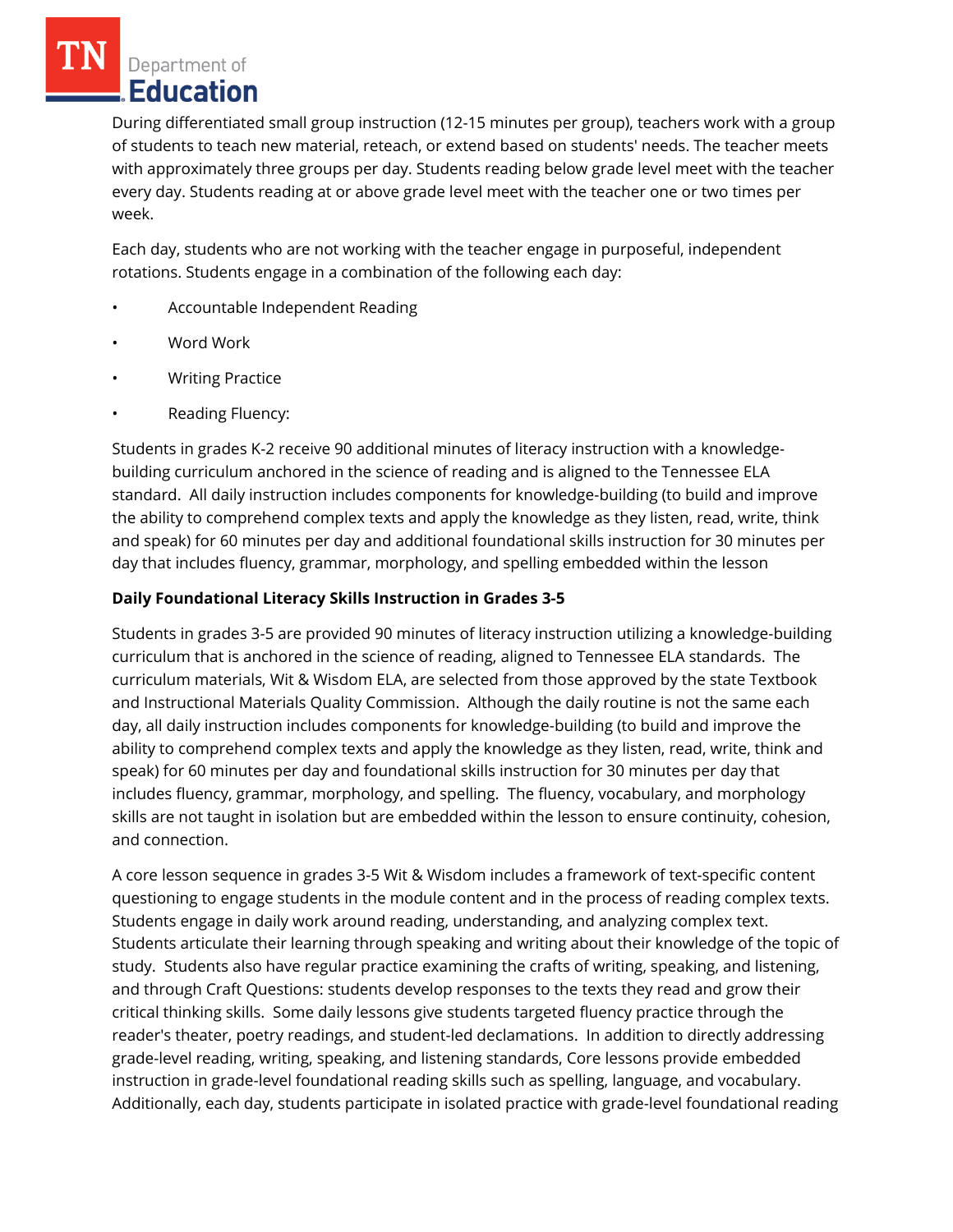Department of **Education** 

skills in Deep Dives. The Deep Dives focus on vocabulary, morphology, and language conventions pertinent to the core lessons.

Grade 3-5 foundational skills instruction is embedded in all aspects of the 90-minute block. It is dedicated to developing students' holistic literacy approach to fluency, vocabulary, and comprehension coherently as recommended by research

#### **Approved Instructional Materials for Grades K-2**

Approved waiver for other materials

#### **Approved Instructional Materials for Grades 3-5**

Great Minds - 3-5 Wit and Wisdom

#### **Additional Information about Instructional Materials**

K-2 also uses EL Skills Block and Heggerty Phonemic Awareness curriculum

## **Universal Reading Screener for Grades K-5. This screener complies with RTI<sup>2</sup>and Say Dyslexia requirements.**

AimswebPlus K-5 as well as the Shaywitz Dyslexia Screener

#### **Intervention Structure and Supports**

Students in grades K-5 are administered AimsWebPlus three times a year. The data team looks at AimsWebPlus Composite scores to determine those students who are identified as "high risk" or "moderate risk." Students who score between the 0 and 10th percentile are identified for Tier 3 supports, and students who score between the 11th and 25th percentile are identified for Tier 2 supports. The data teams also consider additional assessment data when determining intervention supports. This data includes EL Skills diagnostic data (K-3), Phonological Awareness Skills Screener, Phonics and Word Study Assessment, and Developmental Spelling Assessment when appropriate. Based on a variety of data sources, students are then assigned a small group intervention focusing on skills deficits. Students receive small group instruction for 30–55 minutes depending on intervention, level of tier, and progress monitoring data.

In the EL Skills Block, approximately 50% of each hour of daily instruction is devoted to differentiated small group instruction. All students need exposure to on-grade-level materials, and this happens during the 30-minute whole group lesson. Each student also needs differentiated instruction and sufficient practice to meet individual needs. This happens during small group and independent work time. The curriculum includes a variety of assessment tools and instructional resources to support this level of differentiation. In addition, the Activity Bank is a collection of activities aligned to standards and specific skills covered in the Skills Block. EL Skills Block Differentiation Packs are stand-alone resources for each grade level. Teachers can use the Assessment Conversion Chart to identify a group of lessons within the K-2 Continuum that would best meet that student's instructional needs. The teacher can refer to the Differentiation Pack to plan activities based on the student's microphase. Teachers in 3-5 utilize the EL Skills Block curriculum for those students with significant skills deficits in early foundational skills.